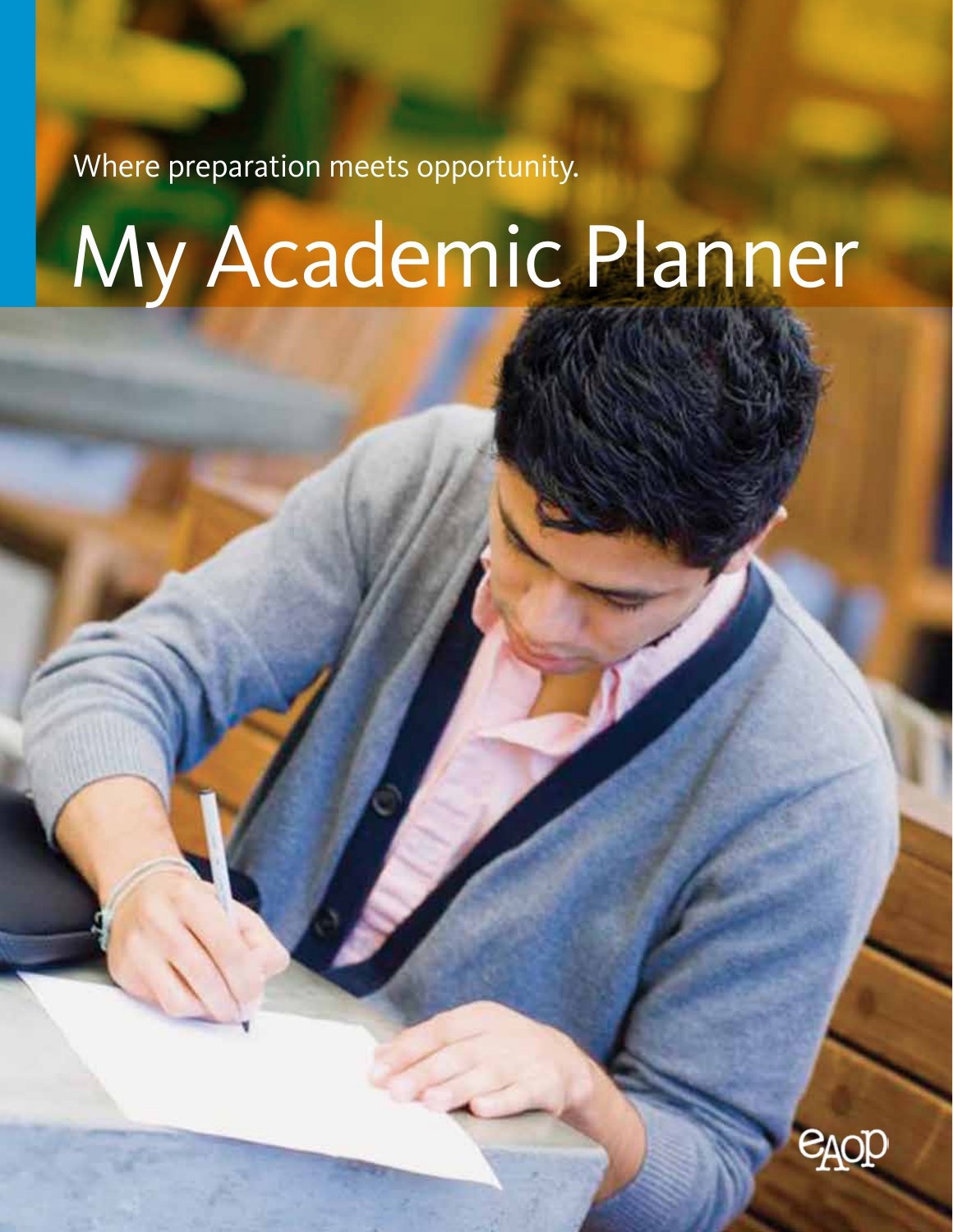Follow this 4-step plan to prepare for admission to the University of California (UC), California State University (CSU) and many independent colleges with similar requirements.

### Know the admission requirements.

Subject Requirement: Complete a specific pattern of 15 "a-g" courses. The University of California (UC) and the California State University (CSU) require that you take 15 college-preparatory courses in the "a-g" subject areas. UC also requires that 11 "a-g" courses be completed by the end of the 11th grade. To satisfy a subject requirement, you must attain a "C" or better in each course. To count toward the requirement, classes must be listed on your school's Doorways course list: https://doorways.ucop.edu/list. If you took courses at another school, be sure to check that school's course list, too.

Scholarship Requirement: Obtain a minimum grade point average (GPA) of 3.0 for UC, 2.0 for CSU.

Examination Requirement: Take the ACT with Writing or SAT Reasoning Test. For UC admission, take the ACT with Writing or SAT Reasoning Test by December of your senior year; 11th grade is preferable. CSU requires test scores unless you have a grade point average above 3.0 and you are a California resident. CSU accepts either the ACT or SAT.

*Note: The SAT Subject Tests are NOT required for UC, but certain programs on some campuses recommend them, and you can use Subject Tests to satisfy the "a-g" requirements listed previously. It's best to take the Subject Tests right after you finish your course work in that subject.*

Understand the UC Admissions Index and the CSU Eligibility Index.

The UC Admissions Index and the CSU Eligibility Index consist of a combination of your GPA and your exam **SPARED SCORE SCORE SCORE SCORE IS A SCORE SCORE IS A SCORE IS ON THE UC Admissions Index and the CSU Eligibility Index consist of a combination of your GPA and your exam scores. The higher your GPA, the lower your total e** exam scores must be.

### Create your 4-year plan.

Track courses, grades, exams, and activities. Write down the courses and exams you take and the grades and scores you receive each year. Also, record leadership activities, employment, awards, and anything you will later use in your college application and personal statement.

Note Advanced Placement (AP) and honors courses and grades. Mark this section on your planner if your class has a gold star on Doorways.

# 4

3

1

### Adjust your plan each year.

Monitor your progress by making sure that you take at least the minimum courses to be eligible for UC/CSU. Compare your completed coursework and required exams to the benchmarks for each grade level. Adjust your plan as needed with the help of your EAOP advisor. You might need to take summer school classes, increase your academic course load, or take a community college course.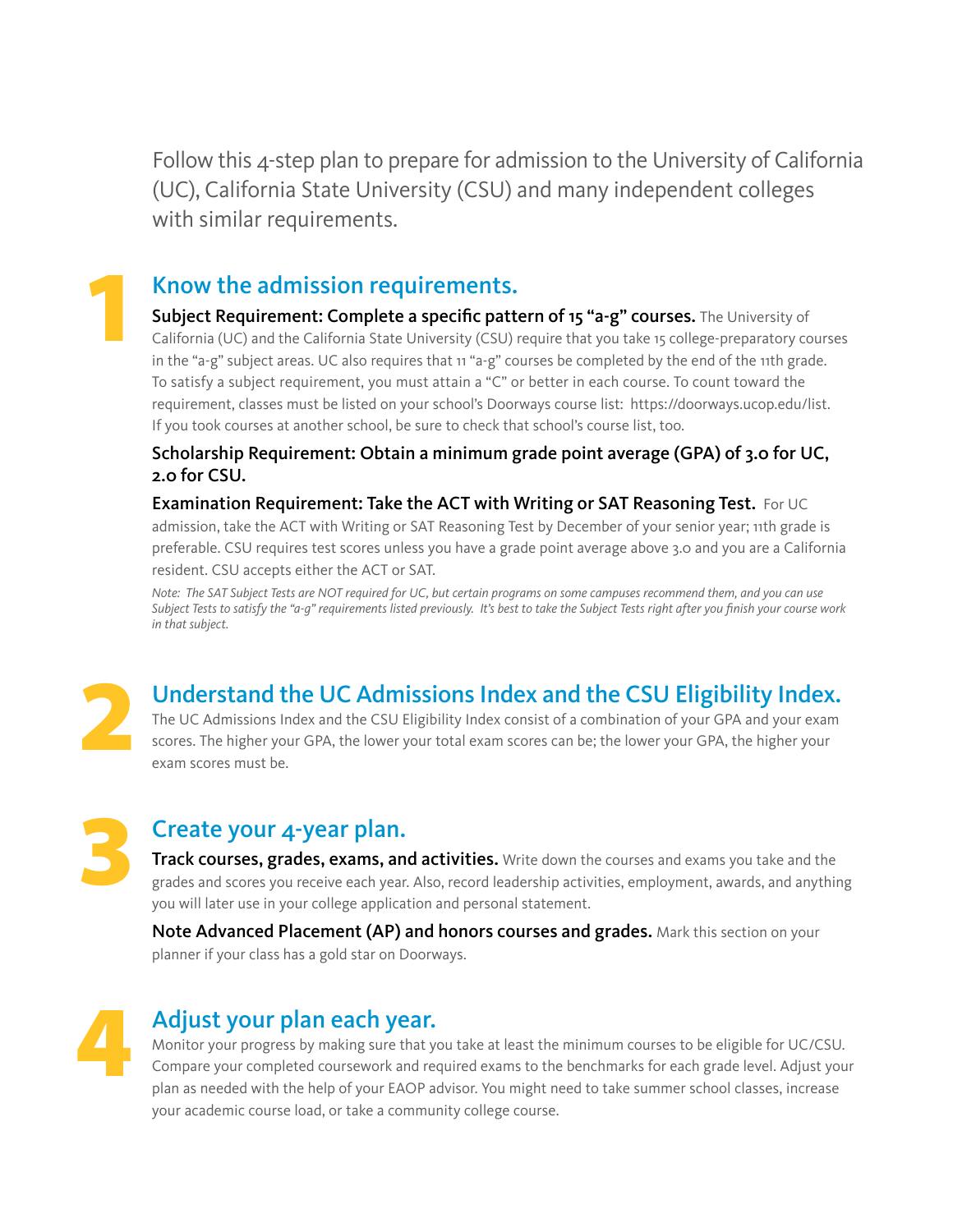#### th grad **Recommended courses:**  $\Box$  9<sup>th</sup> grade English  $\Box$  Algebra 1 or higher-level ☐ World History, Geography or Cultures *and at least one:*  $\Box$  Language other than English ☐ Laboratory Science ☐ Visual and Performing Arts  $\square$  AP Elective **Recommended tests:** ☐ ACT EXPLORE exam, if available **Courses for the year: Honors Grade 1st** 2<sup>nd</sup> \_\_\_\_\_\_\_\_\_\_\_\_\_\_\_\_\_\_\_\_\_\_\_\_\_\_\_\_\_\_\_\_\_\_\_\_\_ ☐ ☐ ☐ \_\_\_\_\_\_\_\_\_\_\_\_\_\_\_\_\_\_\_\_\_\_\_\_\_\_\_\_\_\_\_\_\_\_\_\_\_ ☐ ☐ ☐  $\_$   $\_$   $\_$   $\_$   $\_$   $\_$   $\_$ \_\_\_\_\_\_\_\_\_\_\_\_\_\_\_\_\_\_\_\_\_\_\_\_\_\_\_\_\_\_\_\_\_\_\_\_\_ ☐ ☐ ☐ \_\_\_\_\_\_\_\_\_\_\_\_\_\_\_\_\_\_\_\_\_\_\_\_\_\_\_\_\_\_\_\_\_\_\_\_\_ ☐ ☐ ☐ \_\_\_\_\_\_\_\_\_\_\_\_\_\_\_\_\_\_\_\_\_\_\_\_\_\_\_\_\_\_\_\_\_\_\_\_\_ ☐ ☐ ☐ \_\_\_\_\_\_\_\_\_\_\_\_\_\_\_\_\_\_\_\_\_\_\_\_\_\_\_\_\_\_\_\_\_\_\_\_\_ ☐ ☐ ☐ **Minimum requirements:**  $\Box$  9<sup>th</sup> grade English □ Algebra I ☐ One "a–g" a–g **REQUIREMENTS a** History/ Social Science 2 YEARS ☐ 1 year World History, Geography, *or* Cultures ☐ 1 year of U.S. History *or* ½ year U.S. History and ½ year American Government **b** English 4 YEARS  $\Box$  9<sup>th</sup> English  $\Box$  11<sup>th</sup> English  $\Box$  10<sup>th</sup> English  $\Box$  12<sup>th</sup> English c **Mathematics** 3 years, 4 recommendeD ☐ Algebra I *or* Integrated Math I ☐ Geometry *or* Integrated Math II ☐ Algebra II, Algebra II/Trig, *or* Integrated Math III d **Laboratory Science** 2 years, 3 recommended ☐ 1 year of Biology, Chemistry, *or* Physics  $\square$  1 year of other science **e** Language other than English 2 YEARS, 3 RECOMMENDED  $\Box$  Language I  $\Box$  Language II f **Visual and Performing Arts** 1 year  $\Box$  Arts of your choice **g** College Prep (AP) Elective 2 SEMESTERS ☐ Elective of your choice ☐ Elective of your choice The path to college begins with high school coursework. For example, to be considered for UC admission, at a minimum you need to complete any 11 UC approved "a-g" courses by the end of junior year (including courses taken in the summer between junior and senior year) each with a grade of "C" or better. In all, you need to complete 15 courses by the end of senior year. *Note: these are minimum requirements; in the fall of 2010, freshmen who were admitted to UC had completed an average of 23 courses.* **b c d**

**AP/ACT Explore Exam(s): Grade**

\_\_\_\_\_\_\_\_\_\_\_\_\_\_\_\_\_\_\_\_\_\_\_\_\_\_\_\_\_\_\_\_\_\_\_\_\_\_\_\_\_\_\_\_\_\_\_\_\_\_\_\_\_\_\_

\_\_\_\_\_\_\_\_\_\_\_\_\_\_\_\_\_\_\_\_\_\_\_\_\_\_\_\_\_\_\_\_\_\_\_\_\_\_\_\_\_\_\_

\_\_\_\_\_\_\_\_\_\_\_\_\_\_\_\_\_\_\_\_\_\_\_\_\_\_\_\_\_\_\_\_\_\_\_\_\_\_\_\_\_\_\_

\_\_\_\_\_\_\_\_\_\_\_\_\_\_\_\_\_\_\_\_\_\_\_\_\_\_\_\_\_\_\_\_\_\_\_\_\_\_\_\_\_\_\_

**Activities/Honors:**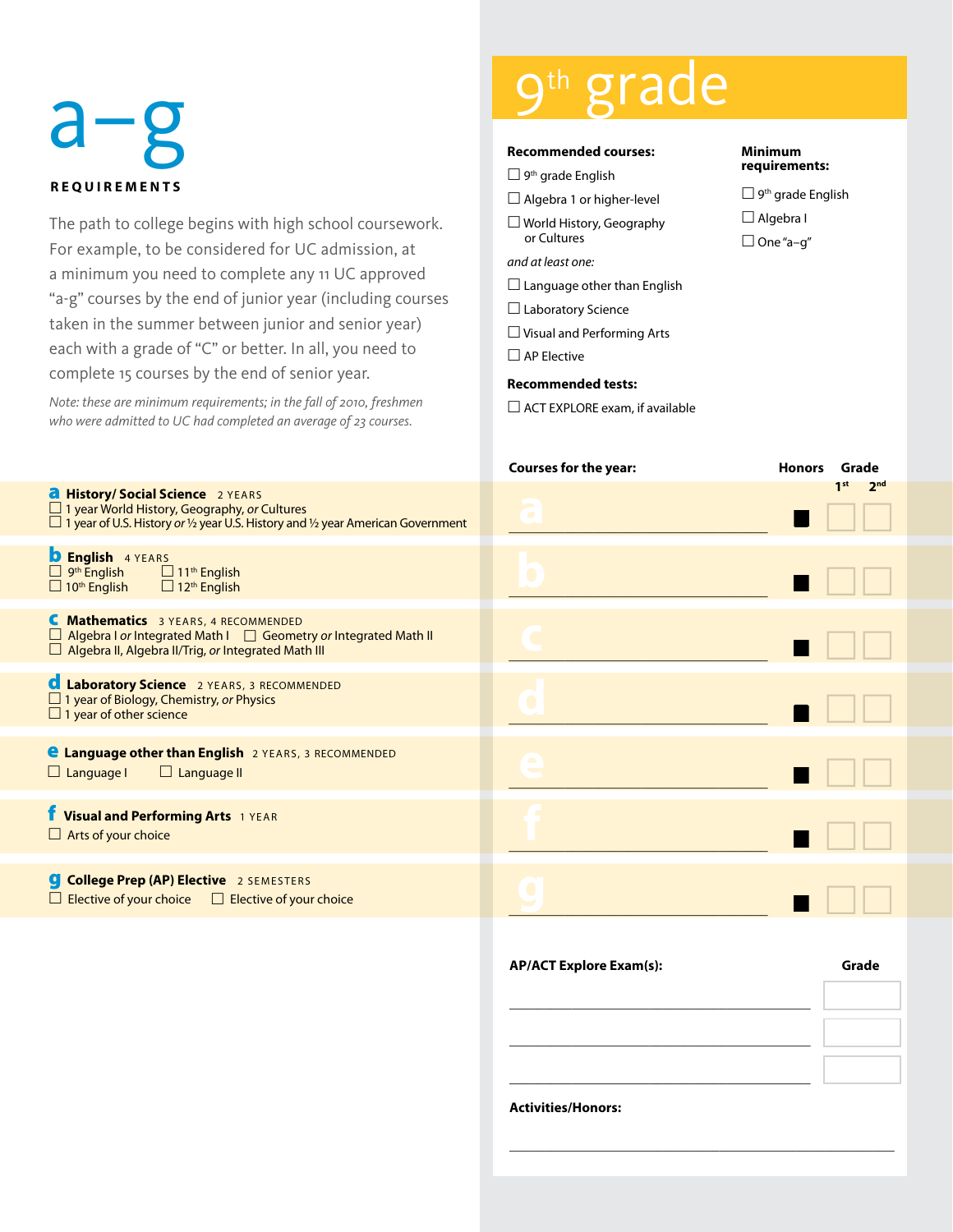## 10<sup>th</sup> grade

#### **Recommended courses:**  $\Box$  10<sup>th</sup> grade English  $\Box$  Geometry or higher-level ☐ Laboratory Science *and at least two:* □ History  $\Box$  Language other than English ☐ Visual and Performing Arts  $\Box$  AP Elective(s) **Recommended tests:** □ PSAT and/or ACT EXPLORE exams, if available **Minimum accumulative requirements:**  $\Box$  9<sup>th</sup> – 10<sup>th</sup> English □ Algebra I □ Geometry ☐ Four "a–g's" **Recommended courses:**  $\Box$  11<sup>th</sup> grade English  $\Box$  Algebra II or higher-level ☐ Laboratory Science  $\Box$  U.S. History  $\Box$  Language other than English **Recommended tests:** ☐ PSAT for NMSQT eligibility  $\Box$  SAT Reasoning and 2 Subjects and/or ACT with writing **Other:**  $\Box$  Draft and revise personal statement for college application **Minimum accumulative requirements:**  $\Box$  9<sup>th</sup> – 11<sup>th</sup> English □ Algebra I and II □ Geometry ☐ Laboratory Science  $\Box$  Language other than English ☐ History or Social Science  $\Box$  Six "a-q's"

| Courses for the year: | Honors Grade                                               | Courses for the year:   | Honors Grade   |
|-----------------------|------------------------------------------------------------|-------------------------|----------------|
| q                     | $1st$ $2nd$<br>$\blacksquare$<br><b>The Contract State</b> | <b>TEN</b>              | $1st$ $2nd$    |
|                       | $\blacksquare$                                             | $\mathbf{O}$            | $\blacksquare$ |
|                       | $\blacksquare$ $\square$ $\square$                         |                         | $\blacksquare$ |
| O                     | $\blacksquare$                                             | $\overline{\mathbf{Q}}$ |                |
| G                     | $\blacksquare$                                             | $\mathbf{C}$            |                |
|                       | $\blacksquare$                                             |                         |                |
|                       |                                                            |                         |                |

| <b>AP/PSAT/ACT Explore Exam(s):</b> | Grade |
|-------------------------------------|-------|
|                                     |       |
|                                     |       |
|                                     |       |
| <b>Activities/Honors:</b>           |       |

\_\_\_\_\_\_\_\_\_\_\_\_\_\_\_\_\_\_\_\_\_\_\_\_\_\_\_\_\_\_\_\_\_\_\_\_\_\_\_\_\_\_\_\_\_\_\_\_\_\_\_\_\_\_\_

| AP/PSAT/ACT/SAT Exam(s):  | Grade |
|---------------------------|-------|
|                           |       |
|                           |       |
|                           |       |
|                           |       |
| <b>Activities/Honors:</b> |       |

\_\_\_\_\_\_\_\_\_\_\_\_\_\_\_\_\_\_\_\_\_\_\_\_\_\_\_\_\_\_\_\_\_\_\_\_\_\_\_\_\_\_\_\_\_\_\_\_\_\_\_\_\_\_\_

## 11<sup>th</sup> grade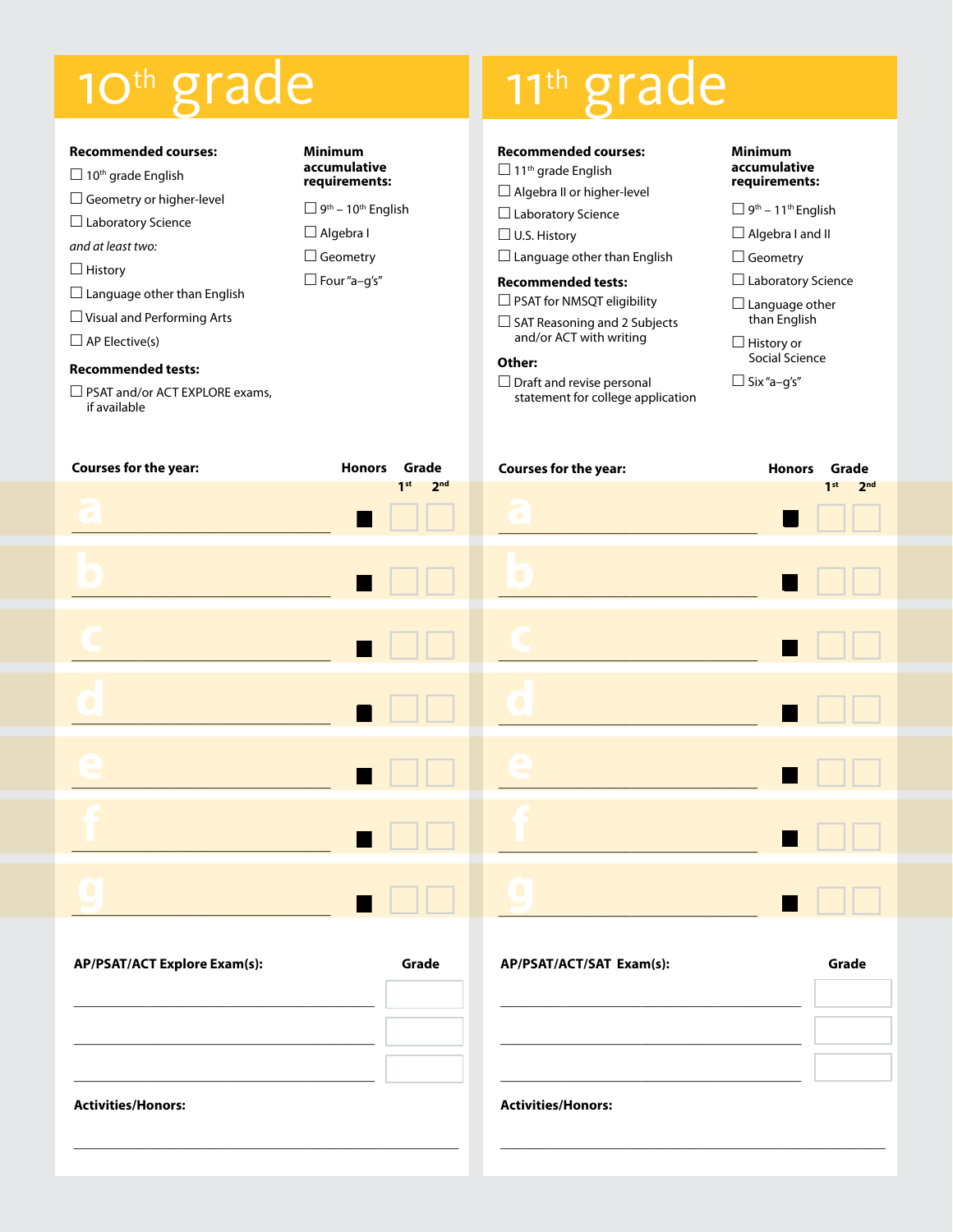### 12th grade

| <b>Recommended courses:</b>                                               | <b>Minimum</b>                               |  |
|---------------------------------------------------------------------------|----------------------------------------------|--|
| $\Box$ 12 <sup>th</sup> grade English                                     | accumulativ                                  |  |
| $\Box$ Pre-Calculus or advanced math                                      | requiremen                                   |  |
| $\Box$ American Government or Civics                                      | $\Box$ 9 <sup>th</sup> – 12 <sup>th</sup> Er |  |
| and at least one:                                                         | $\Box$ Algebra I a                           |  |
| $\Box$ Laboratory Science                                                 | $\Box$ Geometry                              |  |
| $\Box$ Language other than English                                        | $\Box$ 2 Laborato                            |  |
| $\Box$ Visual and Performing Arts                                         | $\Box$ 2 Languag                             |  |
| $\Box$ College Prep (AP) elective                                         | than Englis                                  |  |
| Other:                                                                    | $\Box$ 2 History o<br>Social Scie            |  |
| $\Box$ Retake SAT/ACT as necessary                                        | $\Box$ Arts                                  |  |
| $\Box$ Apply to colleges broadly: include<br>selective and safety schools | □ Seven "a–g                                 |  |

 $\Box$  UC application period: Nov. 1-30

### **accumulative**

### **nts:**

☐ 9th – 12th English and II

- 
- ory Sciences
- ge other  $\tilde{\mathsf{lish}}$
- ☐ 2 History or ences

 $q's''$ 

| <b>Courses for the year:</b> |         | Honors Grade                       |
|------------------------------|---------|------------------------------------|
| $\bullet$                    |         | 2 <sub>nd</sub><br>1 <sup>st</sup> |
| $\bullet$                    | I<br>m. |                                    |
|                              | I<br>٠  |                                    |
|                              | $\Box$  |                                    |
| Ä<br>÷                       | Ī<br>n  |                                    |
|                              | I       |                                    |
|                              |         |                                    |

| <b>AP/ACT/SAT Exam(s):</b> | Grade |
|----------------------------|-------|
|                            |       |
|                            |       |
|                            |       |
| <b>Activities/Honors:</b>  |       |
|                            |       |

Monitor your progress by making sure that you take at least the minimum courses to be eligible for UC/CSU. Compare your completed coursework and required exams to the benchmarks for each grade level.